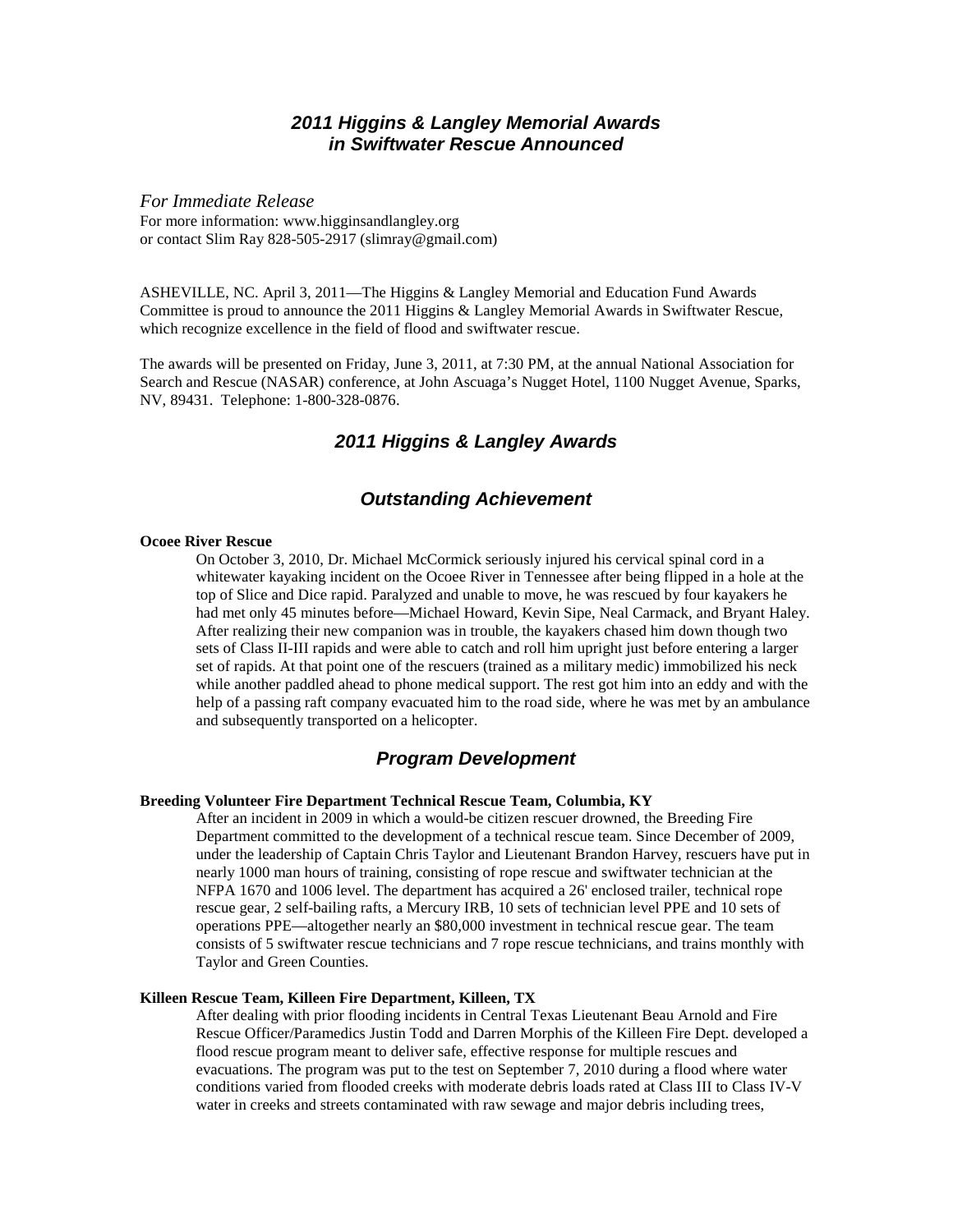household materials and fire ants. Over an 18-hour period the Killeen Fire swiftwater rescue team performed 83 flood rescues and evacuations, including one individual trapped in a tree in rising floodwaters and four dogs rescued by boat.

### *Team Awards*

#### **Travis County STAR Flight, Austin, TX**

During the flooding following Tropical Storm Hermine in early September, 2010, Travis County STAR Flight deployed its three hoist-equipped EC-145 Public Safety Helicopters after receiving over 20 requests for search and rescue assistance throughout Central Texas. Thirteen individuals were rescued, including a man clinging to the roof of his submerged vehicle in extremely swiftmoving water, three ground-based swift water boat team members whose rescue boat became stranded amongst trees in swift water, a family of four stranded on the second-story of their home, a man stranded on high ground surrounded by flood water, and four individuals trapped in their homes. All were hoisted to the aircraft with an extraction collar by a Helicopter Rescue Specialist (HRS), over half during the hours of darkness using night vision goggles.

**Travis County STAR Flight Swiftwater Rescue Team**: Glenn Anderson, Lynn Burttschell, Willy Culberson, Bill Derrick, Kristin McLain, Casey Ping, Chuck Spangler, Mike J. Summers, Kenneth M. Thompson

### **San Diego Fire-Rescue Lifeguard Swiftwater Rescue Team, San Diego, CA**

On December 21, 2010, the Lifeguard Communications Center received a report from the United States Border Patrol of people trapped by water in the Tijuana River Valley. Lifeguard Swiftwater Rescue Team units responded and rescued three individuals from the Tijuana River. Much of the city was flooded in the most severe event since 1980, the major impact falling on Mission Valley, through which the San Diego River runs. Over the next forty hours, all across the city, the Lifeguard Swiftwater Rescue team rescued a total of seventy-three people and 7 dogs, responded to approximately twenty-three other calls, as well as assisting with the evacuations of some sixty people forced from their homes. Incidents included rescues of numerous persons who became trapped in their vehicles after attempting to cross the river. At the Premier Inn in Mission Valley the Lifeguard Swiftwater Rescue Team, with support from Fire Operations, constructed a tension diagonal rescue system to safely and efficiently evacuate all fifty-one occupants.

**San Diego Lifeguard Swiftwater Rescue Team**: John Everhart, Robert Albers, Michael Cranston, Troy Keach, John Sandmeyer, Jon Vipond, John Bahl, Jim Birdsell, Marc Brown, David Calder, Timothy Cicchetto, Charles Davey, Robert Eichelberger, Steven Malcolm, Daryl McDonald, Leslie Mendez, Ric Stell

# *Special Commendation*

**Matthew S. Peek, Water Entry Team (WET) Assistant Director, Reno Fire Department, Reno NV** On Tuesday, June 8th, 2010 Assistant Water Entry Team Director Matt Peek was instructing WET members on the Truckee River near Mayberry Park in Reno. Because of high water conditions Peek had had the team's training venue changed to the Truckee that day, making it available for rescues if needed. While the class was in session two tubers, neither wearing PFDs, struck a partially submerged log jutting out from the right bank of the river. Both were flipped out of their tubes and one female became entrapped on the log, barely able to keep her head above water. Peek exited his kayak and reached the victim, keeping her head above water until her leg was freed. Shortly afterward a second group of five tubers came down the river and struck the same log. All went into the water, and a teenage boy with the party became entrapped on the same log. He was